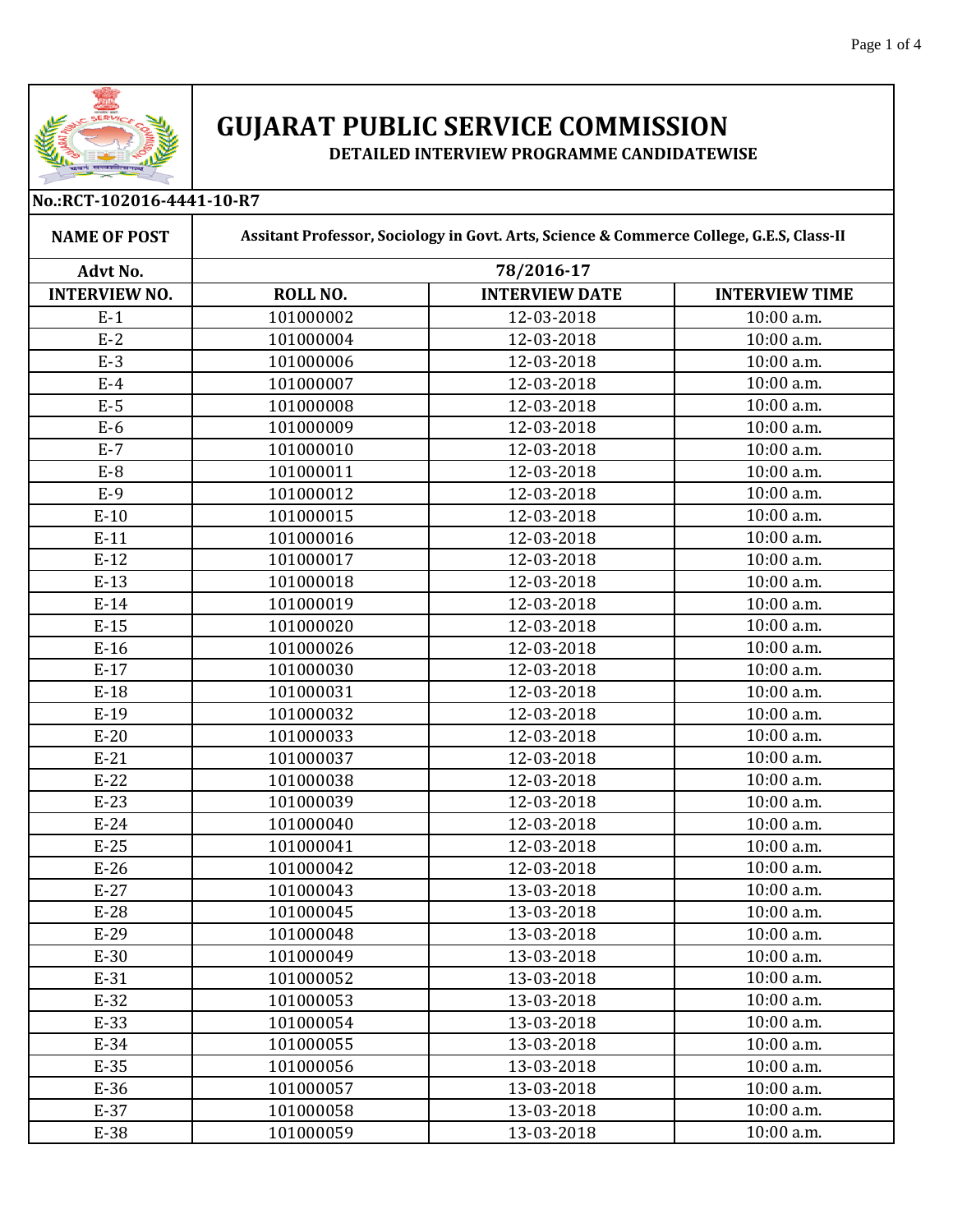| <b>INTERVIEW NO.</b> | ROLL NO.  | <b>INTERVIEW DATE</b> | <b>INTERVIEW TIME</b> |
|----------------------|-----------|-----------------------|-----------------------|
| E-39                 | 101000061 | 13-03-2018            | 10:00 a.m.            |
| $E-40$               | 101000062 | 13-03-2018            | 10:00 a.m.            |
| $E-41$               | 101000063 | 13-03-2018            | 10:00 a.m.            |
| $E-42$               | 101000066 | 13-03-2018            | 10:00 a.m.            |
| $E-43$               | 101000067 | 13-03-2018            | 10:00 a.m.            |
| $E-44$               | 101000068 | 13-03-2018            | 10:00 a.m.            |
| $E-45$               | 101000069 | 13-03-2018            | 10:00 a.m.            |
| $E-46$               | 101000070 | 13-03-2018            | 10:00 a.m.            |
| $E-47$               | 101000073 | 13-03-2018            | 10:00 a.m.            |
| E-48                 | 101000076 | 13-03-2018            | 10:00 a.m.            |
| E-49                 | 101000079 | 13-03-2018            | 10:00 a.m.            |
| $E-50$               | 101000080 | 13-03-2018            | 10:00 a.m.            |
| $E-51$               | 101000082 | 13-03-2018            | 10:00 a.m.            |
| $E-52$               | 101000083 | 13-03-2018            | 10:00 a.m.            |
| $E-53$               | 101000090 | 13-03-2018            | 10:00 a.m.            |
| $E-54$               | 101000091 | 13-03-2018            | 10:00 a.m.            |
| $E-55$               | 101000092 | 13-03-2018            | 10:00 a.m.            |
| E-56                 | 101000093 | 13-03-2018            | 10:00 a.m.            |
| $E-57$               | 101000094 | 14-03-2018            | 10:00 a.m.            |
| E-58                 | 101000095 | 14-03-2018            | 10:00 a.m.            |
| E-59                 | 101000097 | 14-03-2018            | 10:00 a.m.            |
| $E-60$               | 101000098 | 14-03-2018            | 10:00 a.m.            |
| $E-61$               | 101000099 | 14-03-2018            | 10:00 a.m.            |
| $E-62$               | 101000100 | 14-03-2018            | 10:00 a.m.            |
| $E-63$               | 101000101 | 14-03-2018            | 10:00 a.m.            |
| $E-64$               | 101000102 | 14-03-2018            | 10:00 a.m.            |
| $E-65$               | 101000103 | 14-03-2018            | 10:00 a.m.            |
| E-66                 | 101000104 | 14-03-2018            | 10:00 a.m.            |
| $E-67$               | 101000106 | 14-03-2018            | 10:00 a.m.            |
| E-68                 | 101000107 | 14-03-2018            | 10:00 a.m.            |
| $E-69$               | 101000108 | 14-03-2018            | 10:00 a.m.            |
| $E-70$               | 101000109 | 14-03-2018            | $10:00$ a.m.          |
| $E-71$               | 101000110 | 14-03-2018            | 10:00 a.m.            |
| $E-72$               | 101000112 | 14-03-2018            | 10:00 a.m.            |
| $E-73$               | 101000113 | 14-03-2018            | 10:00 a.m.            |
| $E-74$               | 101000114 | 14-03-2018            | 10:00 a.m.            |
| $E-75$               | 101000115 | 14-03-2018            | 10:00 a.m.            |
| $E-76$               | 101000117 | 14-03-2018            | 10:00 a.m.            |
| $E-77$               | 101000119 | 14-03-2018            | 10:00 a.m.            |
| $E-78$               | 101000121 | 14-03-2018            | 10:00 a.m.            |
| $E-79$               | 101000122 | 14-03-2018            | 10:00 a.m.            |
| E-80                 | 101000123 | 14-03-2018            | 10:00 a.m.            |
| E-81                 | 101000124 | 14-03-2018            | 10:00 a.m.            |
| $E-82$               | 101000125 | 14-03-2018            | 10:00 a.m.            |
| E-83                 | 101000126 | 14-03-2018            | 10:00 a.m.            |
| E-84                 | 101000128 | 14-03-2018            | 10:00 a.m.            |
| $E-85$               | 101000129 | 14-03-2018            | 10:00 a.m.            |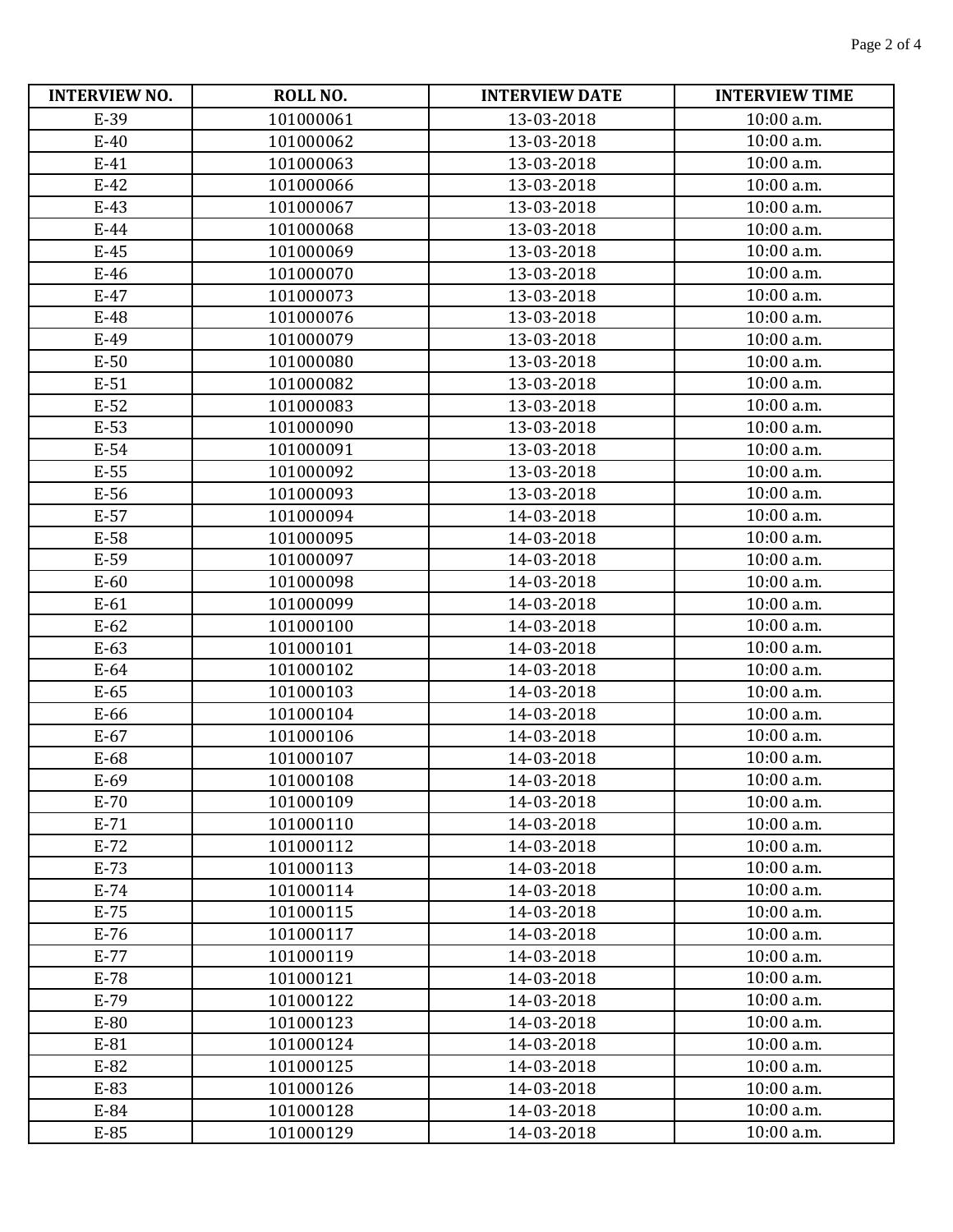| <b>INTERVIEW NO.</b> | ROLL NO.  | <b>INTERVIEW DATE</b> | <b>INTERVIEW TIME</b> |
|----------------------|-----------|-----------------------|-----------------------|
| E-86                 | 101000130 | 14-03-2018            | 10:00 a.m.            |
| E-87                 | 101000133 | 15-03-2018            | 10:00 a.m.            |
| E-88                 | 101000137 | 15-03-2018            | 10:00 a.m.            |
| E-89                 | 101000138 | 15-03-2018            | 10:00 a.m.            |
| E-90                 | 101000139 | 15-03-2018            | 10:00 a.m.            |
| E-91                 | 101000141 | 15-03-2018            | 10:00 a.m.            |
| E-92                 | 101000143 | 15-03-2018            | 10:00 a.m.            |
| E-93                 | 101000144 | 15-03-2018            | 10:00 a.m.            |
| E-94                 | 101000147 | 15-03-2018            | 10:00 a.m.            |
| E-95                 | 101000148 | 15-03-2018            | 10:00 a.m.            |
| E-96                 | 101000150 | 15-03-2018            | 10:00 a.m.            |
| E-97                 | 101000151 | 15-03-2018            | 10:00 a.m.            |
| E-98                 | 101000154 | 15-03-2018            | 10:00 a.m.            |
| E-99                 | 101000156 | 15-03-2018            | 10:00 a.m.            |
| $E-100$              | 101000158 | 15-03-2018            | 10:00 a.m.            |
| E-101                | 101000160 | 15-03-2018            | 10:00 a.m.            |
| $E-102$              | 101000161 | 15-03-2018            | 10:00 a.m.            |
| E-103                | 101000162 | 15-03-2018            | 10:00 a.m.            |
| E-104                | 101000163 | 15-03-2018            | 10:00 a.m.            |
| $E-105$              | 101000165 | 15-03-2018            | 10:00 a.m.            |
| E-106                | 101000166 | 15-03-2018            | 10:00 a.m.            |
| E-107                | 101000167 | 15-03-2018            | 10:00 a.m.            |
| E-108                | 101000168 | 15-03-2018            | 10:00 a.m.            |
| E-109                | 101000169 | 15-03-2018            | 10:00 a.m.            |
| E-110                | 101000171 | 15-03-2018            | 10:00 a.m.            |
| E-111                | 101000172 | 15-03-2018            | 10:00 a.m.            |
| E-112                | 101000174 | 15-03-2018            | 10:00 a.m.            |
| E-113                | 101000175 | 15-03-2018            | 10:00 a.m.            |
| E-114                | 101000176 | 15-03-2018            | 10:00 a.m.            |
| E-115                | 101000177 | 15-03-2018            | 10:00 a.m.            |
| E-116                | 101000178 | 15-03-2018            | 10:00 a.m.            |
| E-117                | 101000179 | 16-03-2018            | $10:00$ a.m.          |
| E-118                | 101000180 | 16-03-2018            | 10:00 a.m.            |
| E-119                | 101000182 | 16-03-2018            | 10:00 a.m.            |
| E-120                | 101000183 | 16-03-2018            | 10:00 a.m.            |
| $E-121$              | 101000184 | 16-03-2018            | 10:00 a.m.            |
| E-122                | 101000185 | 16-03-2018            | 10:00 a.m.            |
| E-123                | 101000188 | 16-03-2018            | 10:00 a.m.            |
| $E-124$              | 101000189 | 16-03-2018            | 10:00 a.m.            |
| $E-125$              | 101000190 | 16-03-2018            | 10:00 a.m.            |
| E-126                | 101000193 | 16-03-2018            | 10:00 a.m.            |
| $E-127$              | 101000194 | 16-03-2018            | 10:00 a.m.            |
| E-128                | 101000195 | 16-03-2018            | 10:00 a.m.            |
| E-129                | 101000196 | 16-03-2018            | 10:00 a.m.            |
| E-130                | 101000198 | 16-03-2018            | 10:00 a.m.            |
| E-131                | 101000200 | 16-03-2018            | 10:00 a.m.            |
| E-132                | 101000203 | 16-03-2018            | 10:00 a.m.            |
|                      |           |                       |                       |